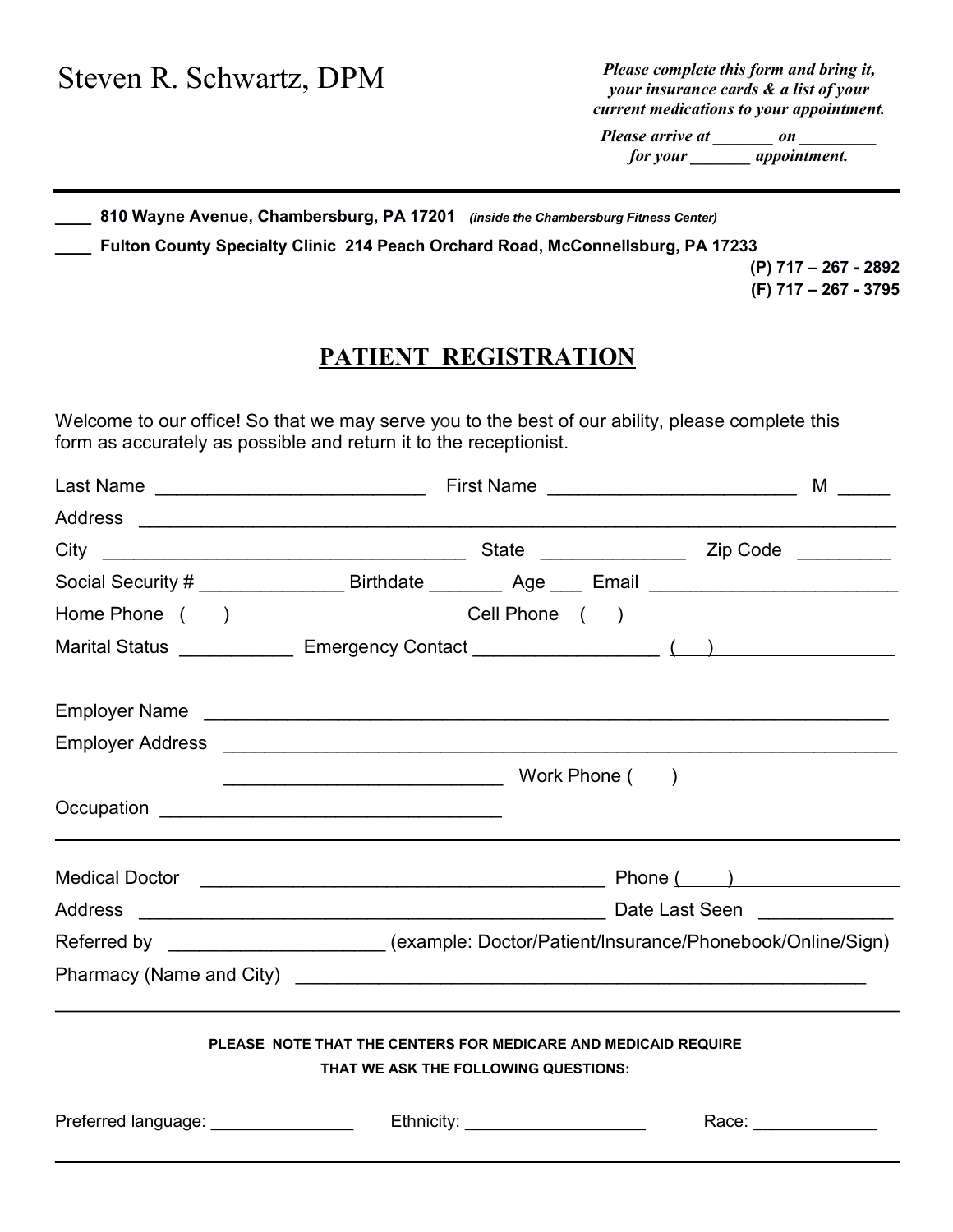## PATIENT MEDICAL HISTORY

|                                    |               | I AIILNI MEDIVAL INVIVNI                 |                                                         |                |
|------------------------------------|---------------|------------------------------------------|---------------------------------------------------------|----------------|
|                                    |               |                                          |                                                         |                |
|                                    |               |                                          |                                                         |                |
| Height: _______________            |               |                                          |                                                         |                |
|                                    |               |                                          |                                                         | R<br>Both<br>L |
|                                    |               |                                          |                                                         |                |
| Medications presently being taken? |               |                                          |                                                         |                |
| <b>Medication Name</b>             | <b>Dosage</b> | <b>How Often</b><br>(Daily, Twice a day) | Why do you take this drug<br><b>Diagnosis / Illness</b> |                |
|                                    |               |                                          |                                                         |                |
|                                    |               |                                          |                                                         |                |
|                                    |               |                                          |                                                         |                |
|                                    |               |                                          |                                                         |                |
|                                    |               |                                          |                                                         |                |

Supplements: (i.e. vitamins) 1). \_\_\_\_\_\_\_\_\_\_\_\_\_\_\_\_\_\_\_\_\_\_\_ 2). \_\_\_\_\_\_\_\_\_\_\_\_\_\_\_\_\_\_\_\_\_\_\_\_

## Have You Ever Had:

|                      | YES | <b>NO</b> |                            | <b>YES</b> | <b>NO</b> |
|----------------------|-----|-----------|----------------------------|------------|-----------|
| <b>Arthritis</b>     |     |           | Gout                       |            |           |
| Blood/Clot/Phlebitis |     |           | <b>Heart Disease</b>       |            |           |
| Cancer               |     |           | <b>High Blood Pressure</b> |            |           |
| <b>Diabetes</b>      |     |           | Other: (Please list)       |            |           |

## List Allergies:

|                     | Type of         | <b>Location of</b> | <b>Severity of Reaction</b> |      |          |        |                |
|---------------------|-----------------|--------------------|-----------------------------|------|----------|--------|----------------|
| <b>List Allergy</b> | <b>Reaction</b> | <b>Reaction</b>    | Very Mild                   | Mild | Moderate | Severe | Date, if known |
|                     |                 |                    |                             |      |          |        |                |
|                     |                 |                    |                             |      |          |        |                |
|                     |                 |                    |                             |      |          |        |                |
|                     |                 |                    |                             |      |          |        |                |

Are you currently pregnant? \_\_\_\_\_\_ If yes, please provide your due date: \_\_\_\_\_\_\_\_\_\_\_\_\_\_\_\_\_\_\_\_\_\_\_\_\_\_

Any Significant Medical Conditions in the family? Please list illness and relationship.

| <b>Illness</b>                          | Relationship                                                     |
|-----------------------------------------|------------------------------------------------------------------|
|                                         | (Please state: mother, father, son, daughter, brother or sister) |
|                                         |                                                                  |
|                                         |                                                                  |
|                                         |                                                                  |
| Have you had any surgery? (please list) |                                                                  |

 $\mathcal{L}_\text{max} = \mathcal{L}_\text{max} = \mathcal{L}_\text{max} = \mathcal{L}_\text{max} = \mathcal{L}_\text{max} = \mathcal{L}_\text{max} = \mathcal{L}_\text{max} = \mathcal{L}_\text{max} = \mathcal{L}_\text{max} = \mathcal{L}_\text{max} = \mathcal{L}_\text{max} = \mathcal{L}_\text{max} = \mathcal{L}_\text{max} = \mathcal{L}_\text{max} = \mathcal{L}_\text{max} = \mathcal{L}_\text{max} = \mathcal{L}_\text{max} = \mathcal{L}_\text{max} = \mathcal{$